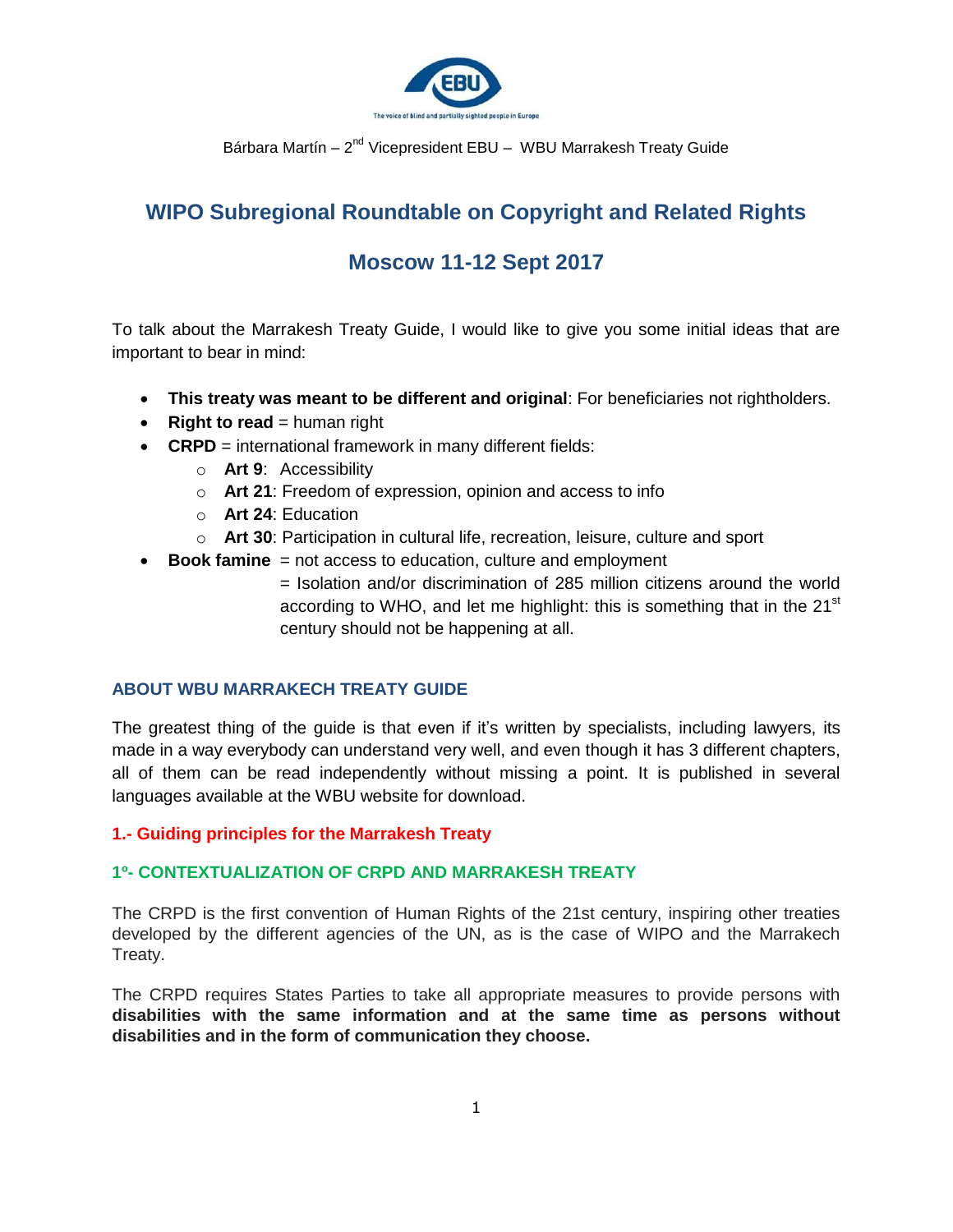

The CDPD mentions in several articles access to information, but it is the **art 21** the one that summarizes the needs of people with disabilities to seek, receive and impart information and ideas on an equal basis with others and through all forms of communication of their choice.

The Marrakesh Treaty provides the ratifying countries with the necessary mechanisms to allow exceptions and limitations to the rights of production, distribution and availability of information in accessible formats, nationally and internationally. It is an instrument at the service of the CRPD.

A priori, one might think that the MT is a copyright treaty and, as such, be considered a trade treaty. However**, the greatness of this treaty is that it is clearly a human rights treaty,** and as you know one of its objectives is to guarantee, from the legal framework of copyright, access to reading.

The Preamble of the Treaty takes as a starting point **the principles of non-discrimination, equal opportunity, accessibility and full and effective participation and inclusion in society**, as proclaimed in the Universal Declaration of Human Rights and in The CRPD. It also recalled the importance of the Development Agenda recommendations adopted in 2007 by the General Assembly of WIPO.

The MT thus helps to fulfill the promise made by contracting states in **Article 30(3) of the CRPD:** *"to ensure that laws protecting intellectual property rights do not constitute an unreasonable or discriminatory barrier to access by persons with disabilities to cultural materials."*

**Section 1.1.** Introduction to the international human rights and intellectual property regimes, with an emphasis on copyright.

# **A – Human rights regime**

The core of international human rights law is contained in three legal instruments— **the Universal Declaration of Human Rights, the International Covenant on Civil and Political Rights, and the International Covenant on Economic, Social and Cultural Rights** collectively known as **the International Bill of Rights.** Many of these rights are also incorporated in national constitutions, legislation, administrative regulations, and judicial decisions.

#### **B – Intelectual property regime**

**At the end of the nineteenth century - 1886** The Berne Convention was adopted to deal with the protection of works and the rights of their authors. It provides creators such as authors, musicians, poets, painters etc. with the means to control how their works are used, by whom, and on what terms. It is based on three basic principles and contains a series of provisions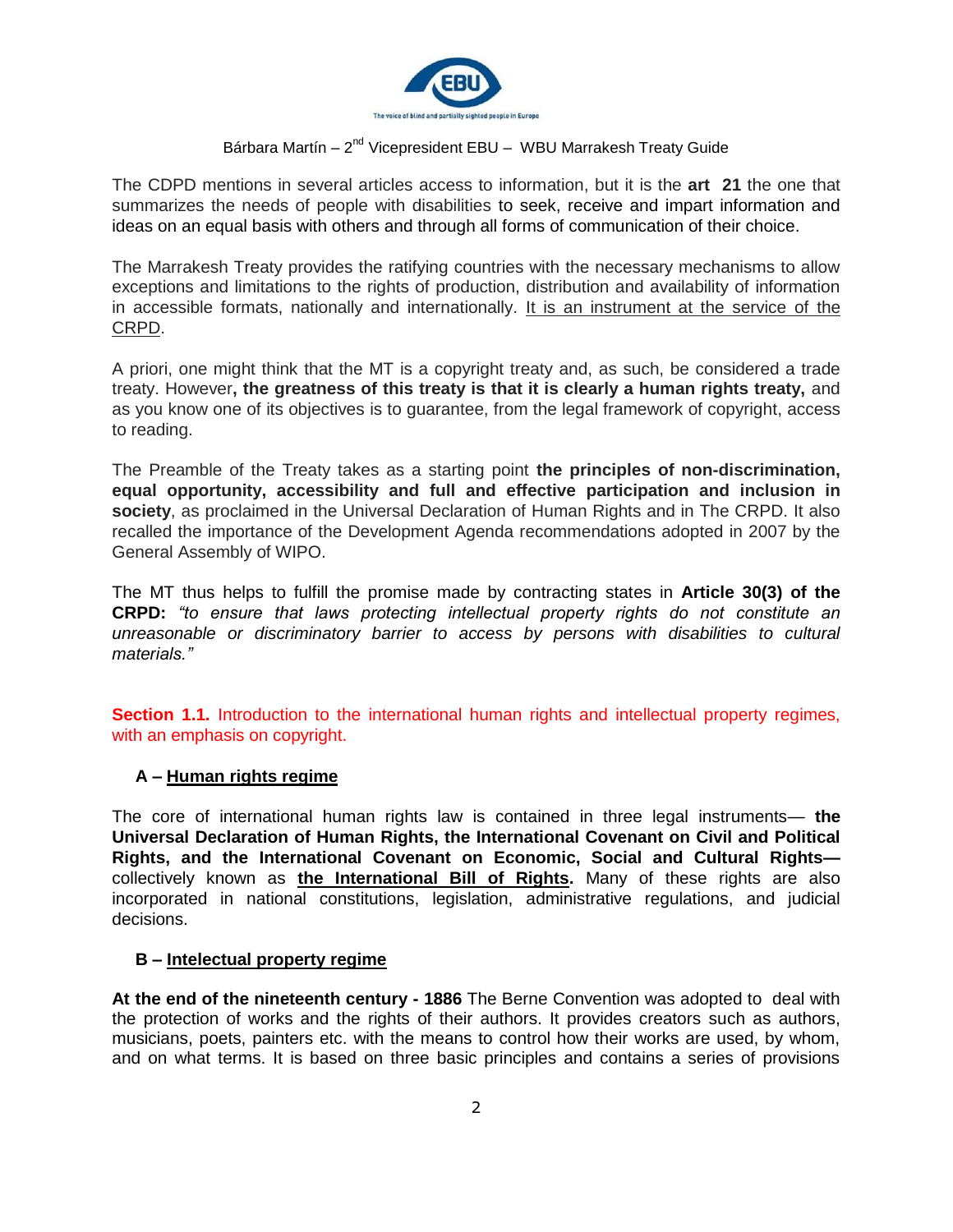

determining the minimum protection to be granted, as well as special provisions available to developing countries that want to make use of them.The international rules protecting copyright have expanded significantly over the last century

**1967** - Creation of the World International Property Organisation, WIPO - "to encourage creative activity, to promote the protection of intellectual property throughout the world", now is one of the 17 specialized agencies of the United Nations

**1994 -** adoption of the Agreement on Trade-Related Aspects of Intellectual Property (**TRIPS Agreement**) signed by all members of World Trade Organisation, introduces intellectual property law into the international trading system for the first time and remains as the most comprehensive international agreement on intellectual property to date.

#### **C. Conflict or Coexistence between the Regimes?**

Initially, some actors in the UN human rights system identified a direct conflict between the two regimes. These actors viewed expansive IP protections as making it more difficult for states to comply with human rights treaties.

To resolve these conflicts, human rights experts urged states to recognize the primacy of human rights over IP laws and treaties on the ground that human rights are more fundamental

However, the conflicts approach neglected the ways in which individual innovation and creativity goals pursued by the IP system—are also essential to the fulfillment of human rights. This coexistence approach sees the two regimes as congruent rather than in conflict. Nonetheless, there are important divergences in the orientation of the two regimes.

As compared to IP laws and treaties, **human rights instruments** emphasize societal goals over private economic interests. In addition, at the international level, the stronger **enforcement mechanisms of IP treaties** have led states to emphasize IP protection without sufficiently considering its impact on human rights.

Partly as a result of these pressures, many states have not taken full advantage of the flexibilities recognized in international IP law to ensure adequate access to copyrighted works. For example, prior to the adoption of the Marrakesh Treaty, only 57 countries had enacted an exception to copyright permitting persons with print disabilities to create accessible format copies. The limited number of states adopting such an exception has been an important factor contributing to the well known book famine.

# **D. Using copyright tools for human right purposes**

The Marrakesh Treaty uses the specific policy tool of exceptions and limitations to copyright to expand the global availability of accessible format copies of books and cultural materials. Such exceptions and limitations are found in all national laws.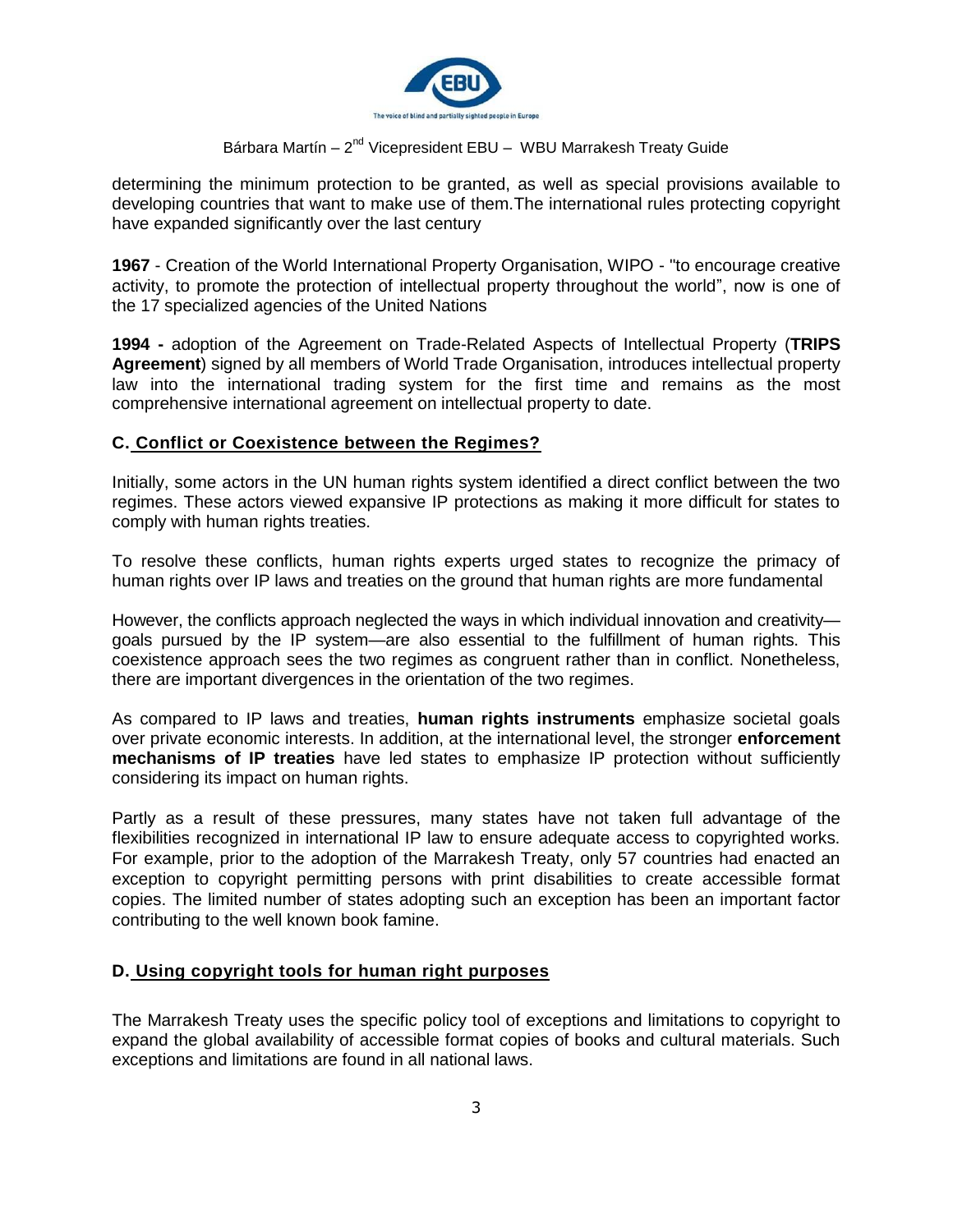

International human rights instruments also recognize the societal benefits of exceptions and limitations. Most notably, the CRPD requires ratifying states to revise IP laws and adopt other policies to facilitate access to cultural materials. **ART 30.**

The CRPD Committee has repeatedly called on states to ratify and implement the Marrakesh Treaty. Ratification and implementation of the Marrakesh Treaty is thus a concrete way for states to realize the obligations, set forth in the CRPD and in other human rights instruments, to remove barriers to the accessibility of cultural materials.

**Section 1.2** the interpretation of the Treaty under long-standing principles of public international law

#### **A - Emphasize Object and Purpose**

The Vienna Convention on the Law of Treaties (VCLT) codifies customary international law rules governing the interpretation of treaties.

- **Common uses of terms, dictionary definitions, the grammar and syntax of the provision, as well as the use of the same or similar language elsewhere in the treaty**. must be understood in light of the context of the treaty as a whole.
- If it is not possible to identify a reasonable interpretation from the ordinary meaning, it would be appropriate **to refer to the drafting history** but with a supplementary role in treaty interpretation, the records of negotiations are often incomplete or may not reflect the political compromises that were made to adopt the agreement.
- Consulting the preamble is often one of the best ways to identify a treaty's aims because these introductory clauses typically indicate why governments negotiated the agreement.
- Effective interpretation is a general principle to bear in mind in any case.

In the treaty there are many provisions that are open to interpretation

- Apart from the articles themselves, MT has 13 agreed statements with expressions like:
	- o **"it is understood",**
	- o **"may include",**
	- o **"neither reduces nor extends",**
	- o **"it may be appropriate".**
- Nearly every art is also, to some extent, open to interpretation, for good or bad:
	- o **"substantially equivalent"**
	- o **"to the extent that would be normally acceptable for reading"**
	- o **"follow its own practices"**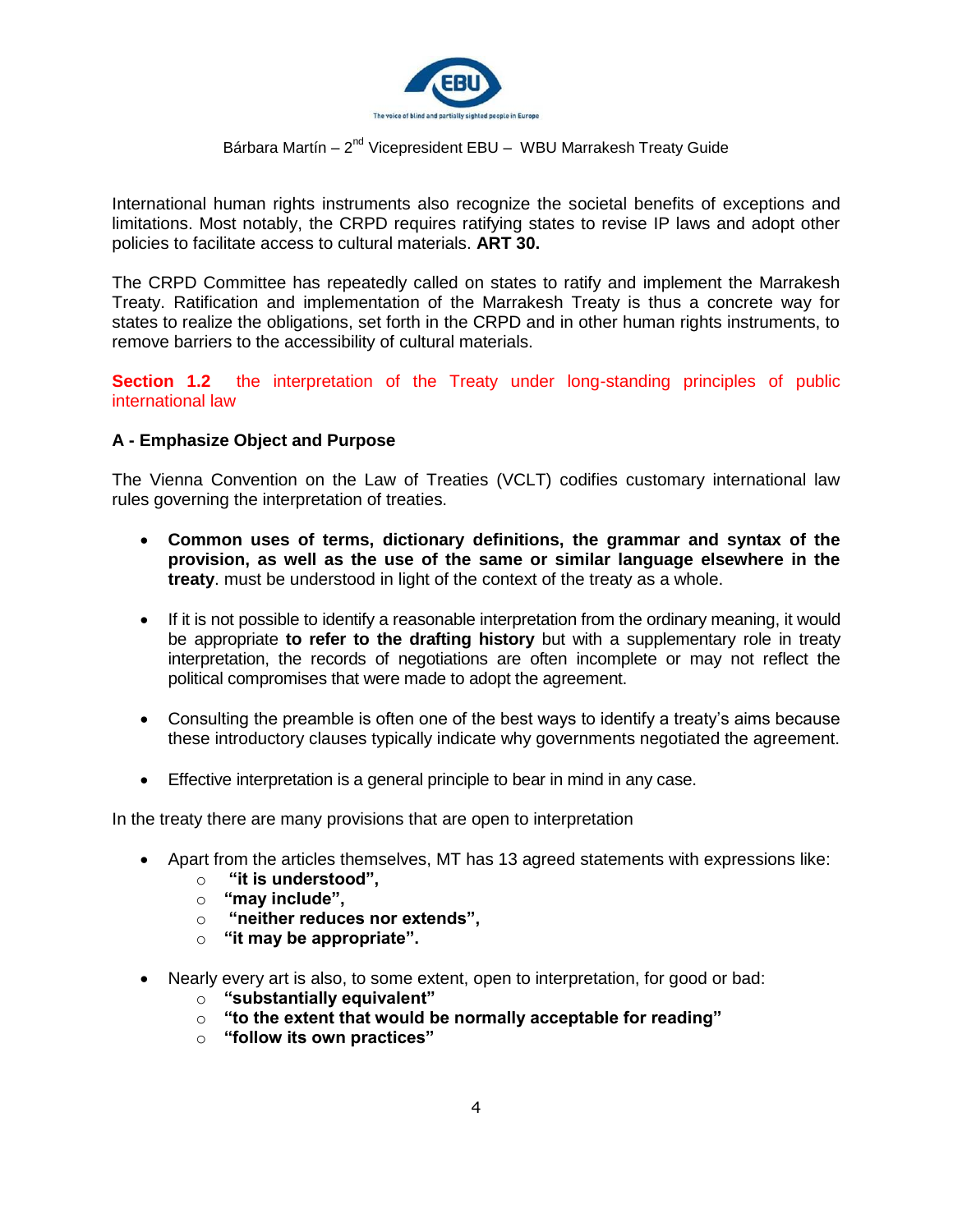

• None of the definitions is precise and closed, because they cannot and shouldn't be, and none of the procedures will be clearly defined until transposed into national law (and even so). At this point, here we all learn from our colleagues´ countries which have ratified the MT

**Rather than think that this is something bad, we think it is not**, more over, it was absolutely necessary to be like this if the treaty wanted to see the light. And here is when I want to mention that **compensation schemes clause included in the Directive**. EP did not want it but Member States pushed very hard to have it, so being so opposite one to another, there was no other way to solve this out but with the optional criteria, as it happened during the negotiation of the treaty.

**The MT's overarching object and purpose is to promote the human rights of individuals with print disabilities by expanding their access to copyrighted works consistently with existing rules of intern IP law.**

Several features of the Treaty support this conclusion:

As its title proclaims, the Treaty seeks **"***to Facilitate Access* **to Published Works for Persons Who Are Blind, Visually Impaired, or Otherwise Print Disabled".**

- The Preamble explicitly references the UDHR and the CRPD and reiterates the parties' desire **"to harmonize limitations and exceptions [to copyright] with a view to facilitating access to and use of works by persons with visual impairments or other print disabilities".**
- The MT expressly identifies **print-disabled individuals as "beneficiary persons,"**  underscoring the centrality of their human rights to achieving the Treaty's aims.
- Unlike other IP treaties, the MT **does not expand the rules of copyright protection**; rather, it requires ratifying states to adopt mandatory exceptions to copyright and identifies those exceptions as presumptively compatible with existing international IP rules.
- Although the MT uses the doctrines and policies of copyright law to achieve this goal, the Treaty's fundamental aim is to enhance the human rights of these individuals. When deciding how to give effect to the MT, therefore, states should interpret the MT in ways that advance this object and purpose.

# **B- Adapt the Marrakesh Treaty to Changing Conditions**

**The Marrakesh Treaty should be interpreted and implemented in light of contemporary circumstances and in ways that respond to changes in law, policy, and technology**. This is implied by the text of the Treaty, which defines "accessible format copy" by reference to whether a copy is accessible rather than by reference to any particular technology. As a result**, states**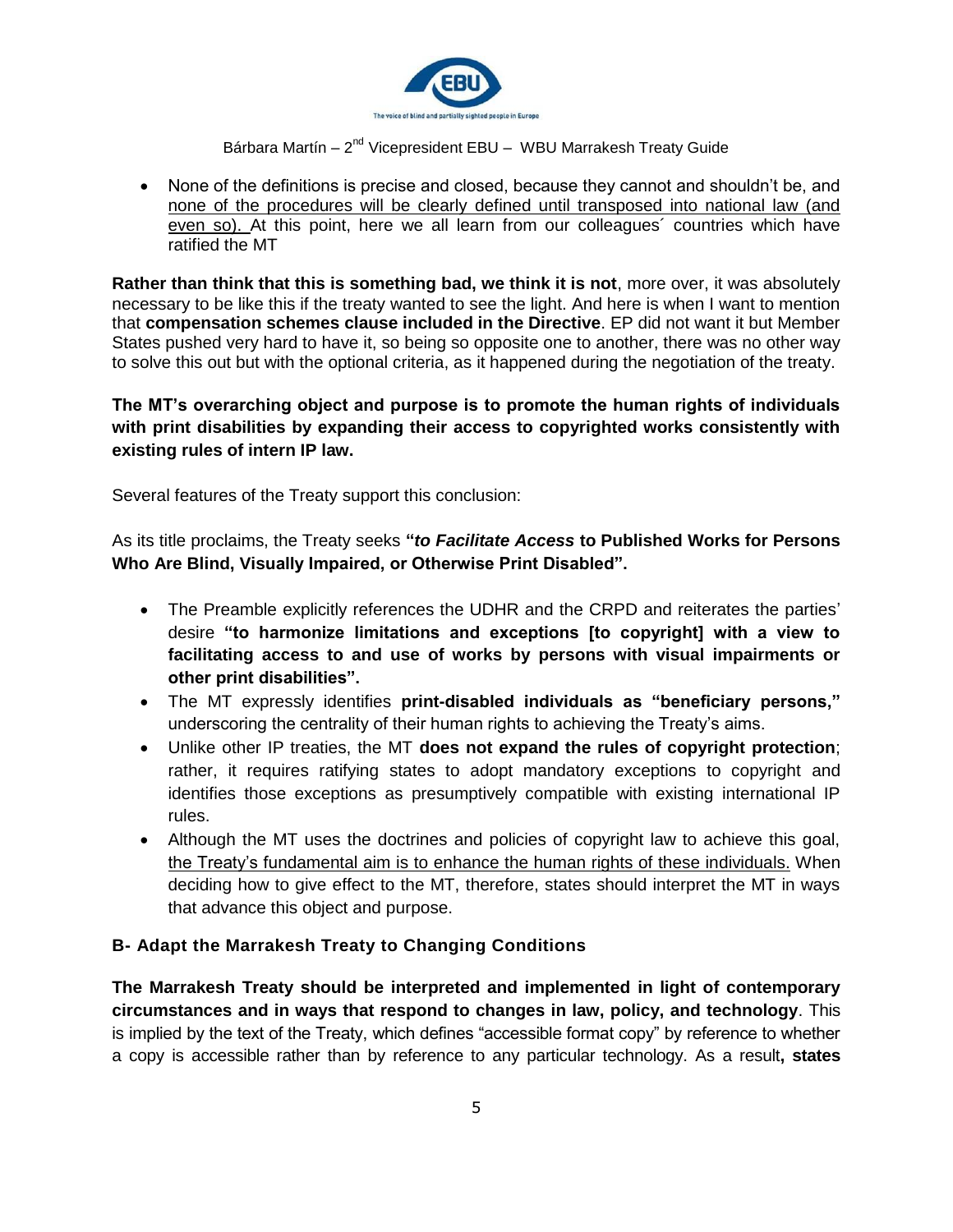

**should not restrict exceptions and limitations to existing formats or particular technologies.** Thus, although states may provide examples of accessible format copies (e.g., large print, digital text, e-books, among others) in implementing legislation, they should expressly indicate that these examples are illustrative rather than exhaustive.

# **C- Promote Consistency with the CRPD**

One of the MT's objectives, as set forth in the Preamble, is to realize the "principles of nondiscrimination, equal opportunity, accessibility and full and effective participation and inclusion in society" protected in the CRPD and the UDHR.

85% of UN member states have ratified the CRPD, most MT ratifying countries will have already joined the CRPD. As a result, the interpretations of the CRPD Committee can help guide states in making choices that fulfill the MT's object and purpose

To ensure consistency with the CRPD and other human rights treaties, states that ratify the Marrakesh Treaty **should consult with print-disabled individuals, and with organizations that advocate for and provide services to those individuals, at all stages of the implementation process.** These stages include preparing and reviewing implementing legislation, identifying appropriate monitoring institutions, evaluating whether the Treaty's access and sharing provisions are actually being utilized, and preparing reports to international human rights bodies. To facilitate broad participation in these activities, governments should make all relevant documents and proceedings available in accessible formats. States should also consult with print-disabled individuals both when designing legislation to incorporate the MT in domestic laws and policies, and when monitoring how those laws and policies operate in practice.

**The obligation to consult regarding MT monitoring processes** could include, for example, involving authorized entities and disability rights organizations in the design of empirical studies to determine whether MT-required exceptions and limitations in copyright laws are in fact expanding the availability and cross-border exchange of accessible format copies. Such groups are also crucial partners for raising awareness about the rights provided by the MT—awareness that encourages policy-relevant feedback regarding the effective implementation of the Treaty.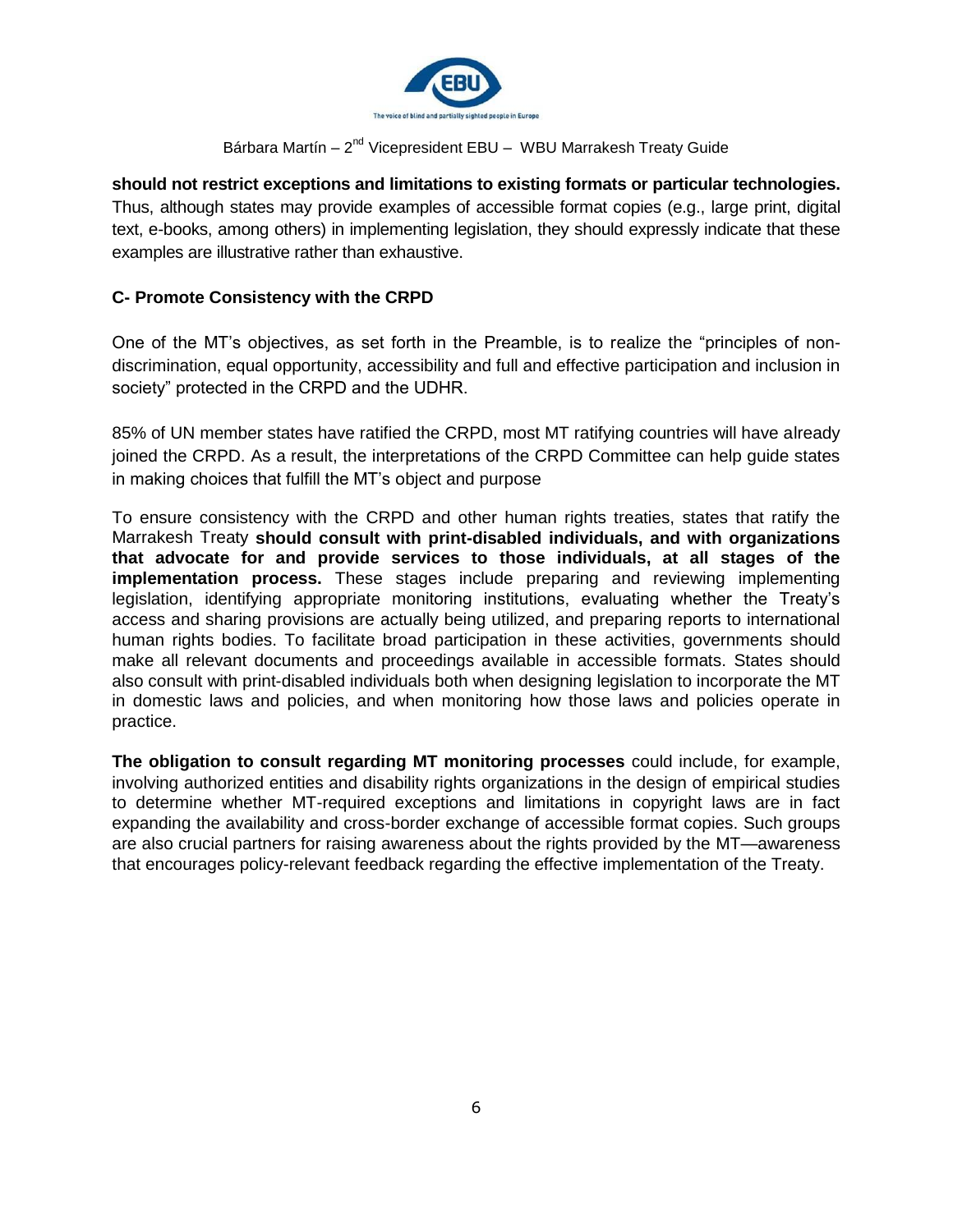

# **2º.- The legal and policy choices in the Marrakesh Treaty**

Definitions, exceptions and limitations, cross borders exchange, Technological measures. There is no time to see it here in detail so **I have homework for you**: Read this chapter carefully.

# **3º.- Putting the Marrakesh Treaty into practice in National Law**

#### **1º.- Create legal remedies**

**Incorporating the MT into national law is a necessary, but not a sufficient step to ensure the rights of print-disabled persons to make and share accessible format copies.**

National laws should also permit beneficiaries, authorized entities, and national human rights institutions to intervene in existing lawsuits

States have to guarantee legislation clearly drafted and communicate unambiguously the rights of beneficiaries and authorized entities to create and share accessible format copies. Such legislation should also avoid creating additional burdens—such as record-keeping standards, commercial availability requirements—that may deter print-disabled persons and authorized entities from exercising their rights.

#### **2º.- Empower National Institutions**

**The CRPD obligates states to create "focal" points within the government to protect the rights of disabled individuals**. Some countries have established new agencies or offices. Or have distributed these functions across several agencies or ministries. Focal points engage in a variety of tasks:

- suggesting revisions to national laws and policies,
- raising awareness,
- encouraging participation of individuals with disabilities in policymaking,
- collecting and analyzing data.

The focal point, for example, should have adequate resources and permanent appointments and be established at the highest levels of government.

#### **3º. Undertake enforcement activities**

#### **A- Monitor rights**

Monitoring requires an ongoing process of identifying barriers to access that should begin as soon as a state ratifies the MT and continue at periodic intervals after the Treaty is incorporated into domestic law.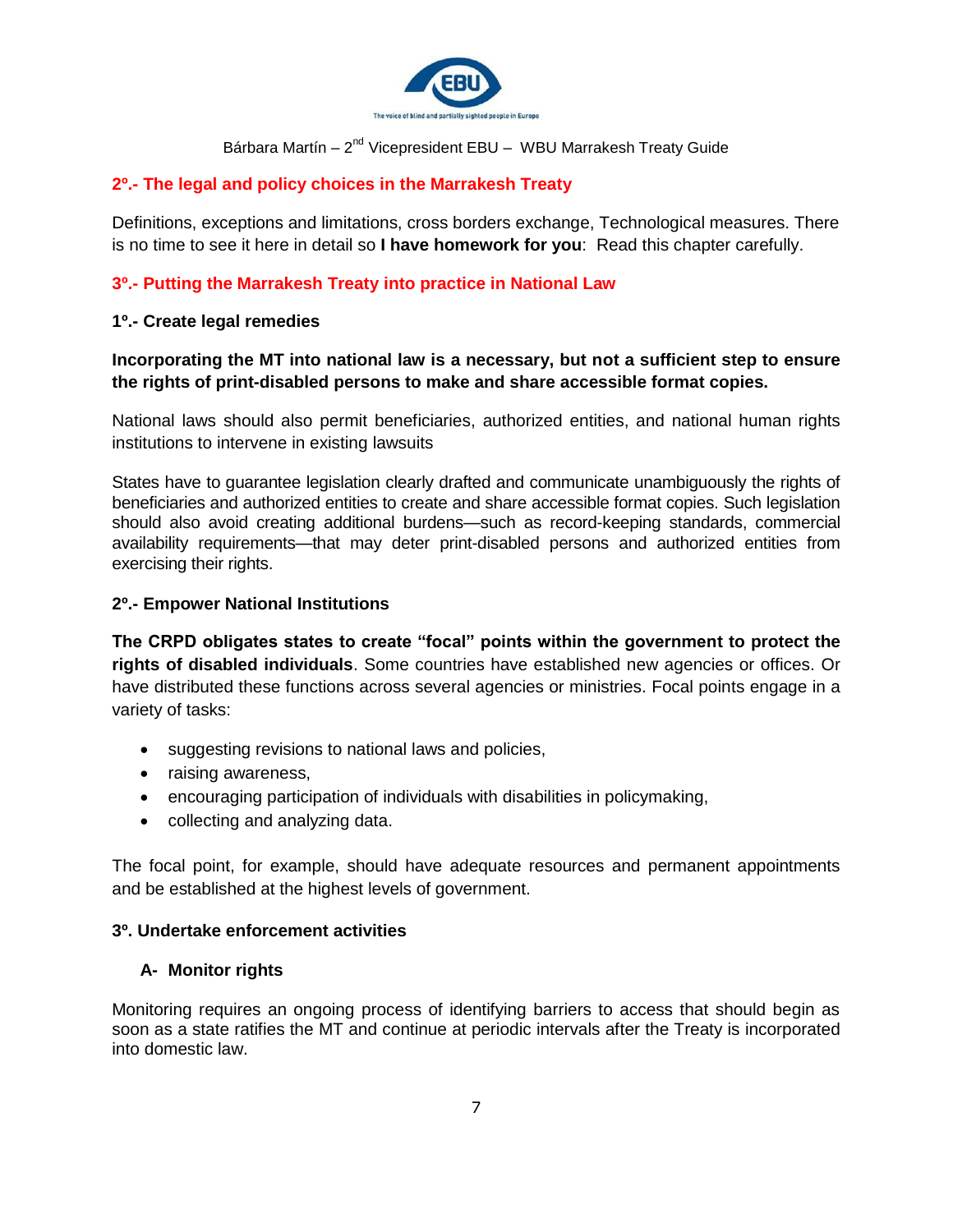

Monitoring processes should follow a national plan of action and be undertaken in consultation with beneficiaries and authorized entities.

The domestic agencies and institutions responsible for monitoring should report regularly to the government, and the reports should be publicly available, including in accessible formats.

# **B- Enforce legal remedies**

.

The institution or institutions responsible for enforcing remedies might also encourage mediation with copyright owners. Consensus is possible, as it has been proven before.

# **C- Create a National Plan of Action**

States should consider integrating the Marrakesh Treaty's objectives into the national plans of action that they develop to implement their obligations under the CRPD and other human rights treaties. A national action plan is typically a comprehensive document that contains both objectives and measurable outcomes set by the government in consultation with key stakeholders. Efforts to implement the MT might be incorporated into existing national action plans to realize the rights of individuals with disabilities. The plans might, for example, increase awareness of Marrakesh Treaty rights, define objectives for expanding access to print materials in accessible formats, and collect data regarding such access. Australia's national plan of action, for example, calls for "[i]ncreased participation of people with disability, their families and carers in the social, cultural, religious, recreational and sporting life of the community". Austria's national action plan emphasizes the importance of raising greater awareness of the issue of accessibility and tasks all government ministries with increased public relations work.

# **D- Engage in Training**

Training is critical for ensuring the effectiveness of a state's efforts to implement the Marrakesh Treaty. To achieve this goal, individuals with print disabilities, authorized entities, copyright owners, technology and software developers, and the public at large must understand that printdisabled individuals and authorized entities can make and share accessible format copies without permission of the copyright owner.

# **4º.- Engage in National Reporting**

Marrakesh Treaty Contracting Parties should be prepared to provide information about the access and sharing rights of print-disabled individuals in periodic reports to the United Nations bodies that monitor state compliance with human rights. Three types of institutions engage in this kind of monitoring—the UN treaty bodies (including, in particular, the CRPD Committee), the UN Human Rights Council, and the UN special procedures.